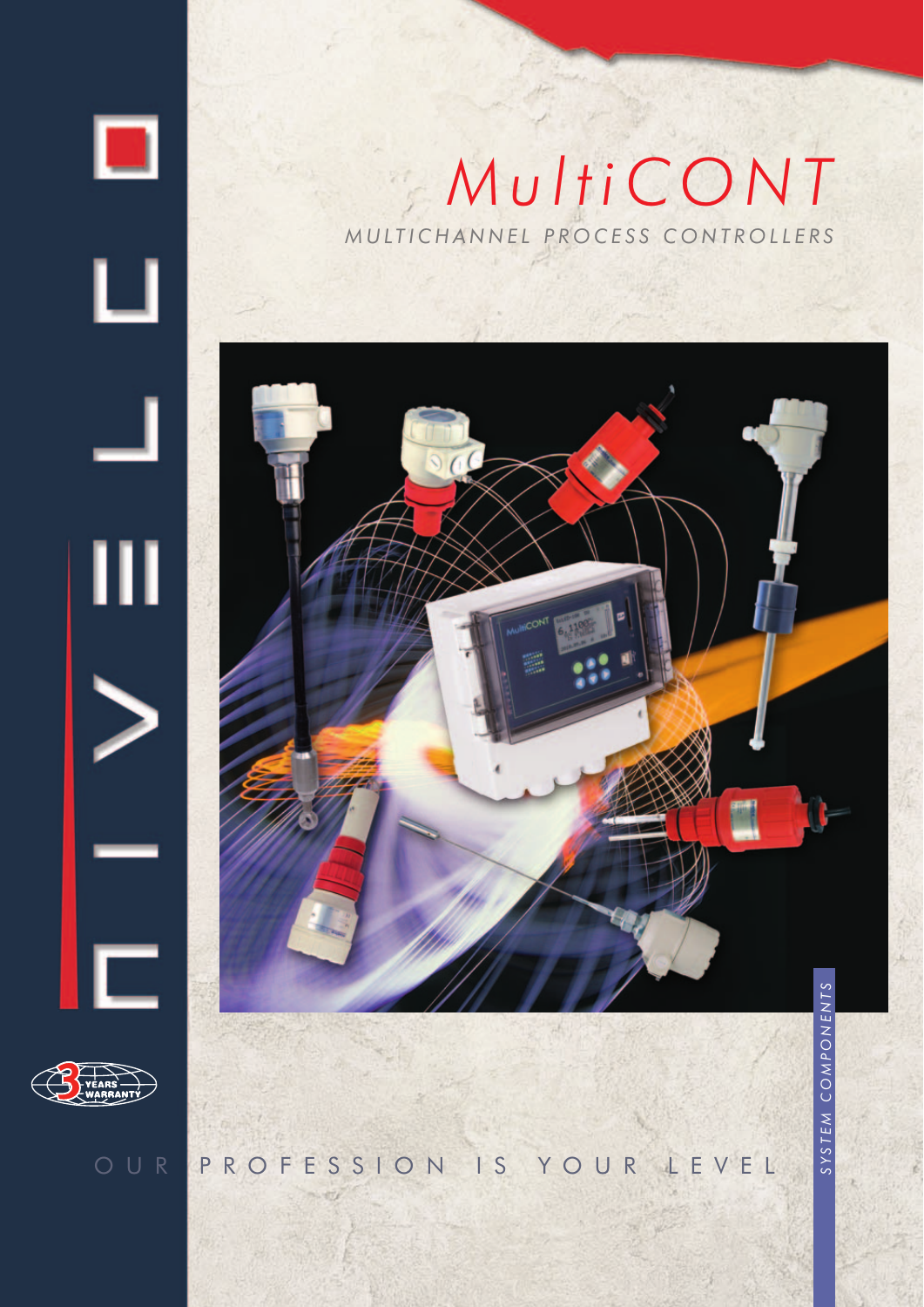# OUR PROFESSION

# *MAIN FEATURES*

- *As a Universal Process Controller provides for a flexible solution for commissioning a process control system consisting of any HART-based intelligent (level, temperature or pressure) transmitters*
- *Galvanically isolated 4...20 mA outputs for transmitters* É
- *1 to 15 (standard) or 1 to 4 (Ex ia) channels*
- $\overline{\mathbf{u}}$ *Highly informative large display*
- П *Intrinsically safe version*
- *Simple 6-button programming* Ē.
- $\Box$ *Trend logging into internal memory or SD memory card*
- *USB connector for downloading data from internal FLASH memory*
- *Expanding with Universal Interface Modules via RS 485 line*
- *Echo Map for EchoTREK and EasyTREK ultrasonic transmitters*

# *GENERAL DESCRIPTION*

### *APPLICATIONS*

- *Remote programming, displaying of transmitters*
- Ē. *Power supply for 2-wire transmitters*
- *Process controller for HART capable transmitters*
- *Displaying measurement data numerical and in bargraph mode*
- *Data transmission on RS 485 line (with HART or MODBUS protocol)*
- *Simple datalogging*
- *Trend logging or logging of flow measurement*

The MultiCONT unit is a universal interface between NIVELCO's HART-capable intelligent level transmitters and the other elements of the process control system like the PC-s, PLC-s, displays and the actuators. Besides its role as an interface, the MultiCONT ensures the powering of the 2-wire transmitters likewise capable of realizing complex control tasks. The MultiCONT unit supports communication with a maximum of 15 standard or 4 Ex ia certified NIVELCO's HART-capable 2- and / or 4-wire transmitters. If MultiCONT is used with NIVELCO's MicroTREK microwave level transmitters the maximum number of transmitters in a loop should not exceed 8 pcs. for normal transmitters and 2 pcs. for Ex ia version transmitters. Remote programming of the transmitters and downloading of the parameters and measured data is possible using the MultiCONT. The various outputs such as 4 . . . 20 mA, relays and digital outputs can be controlled using measured values and new values calculated from the measured values. The internal current outputs (max. 2 pcs.) of the MultiCONT can transfer and even modify information supplied by the transmitters. The built-in relays (max. 5 pcs.) can be freely programmed and assigned to the transmitters. If a system contains more transmitters than one MultiCONT can handle, further MultiCONT units can be organised in chain via RS485 interface. The large dot-matrix display allows visualisation of a wide range of informative display functions. One special feature is the "Echo-Map" visualisation when communicating with NIVELCO's EchoTREK and EasyTREK transmitters.

# *SPECIAL FEATURES*

#### Trend logging (optional)

47

Onboard logging capable versions of MultiCONT are able to store measurement values and three additional parameters of the connected transmitters in a measurement system into the internal FLASH memory or an SD memory card. The two modes, time-controlled and event-controlled logging modes can be used simultaneously. Monitoring the average, minimum and maximum value or highest values of the flow can be used only for NIVELCO manufactured transmitters used in flow-metering mode. Content of the internal memory is retrievable through USB port, within the capacity of 65000 entries. Maximal capacity of the applicable SD card is 2 GB.

# *TYPICAL NETWORK CONTROLLED BY MultiCONT*



#### NIVISION (optional) Process Visualisation Software

RS 485 capable versions of MultiCONT are able to communicate with NIVELCO's NIVISION process visualization software to indicate parameters of a process control system graphically on a process controller PC. The process, the measured values or any further processed values can be visualized also in tabular form with NIVISION. The NIVISION performs data logging, trend monitoring, database handling and various other tasks in addition to a basic visualization. The software is sold as a custom-tailored product.

# *OUTPUT TYPE SELECTION*

| Outputs                                                            | Only display<br>(w.o. relay)   relay   relays   relays   relays   relays | - 1 | 2 <sup>7</sup> | 3 | 4 | 5 |
|--------------------------------------------------------------------|--------------------------------------------------------------------------|-----|----------------|---|---|---|
| Only display<br>(without RS 485<br>Interface or<br>Current output) |                                                                          |     |                |   |   |   |
| RS 485 Interface                                                   |                                                                          |     |                |   |   |   |
| $1x$ 4-20 mA output                                                |                                                                          |     |                |   |   |   |
| 2x 4-20 mA outputs                                                 |                                                                          |     |                |   |   |   |
| $RS$ 485 +<br>$1x$ 4-20 $mA$<br>analogue output                    |                                                                          |     |                |   |   |   |
| $RS$ 485 +<br>$2x$ 4-20 mA<br>analogue outputs                     |                                                                          |     |                |   |   |   |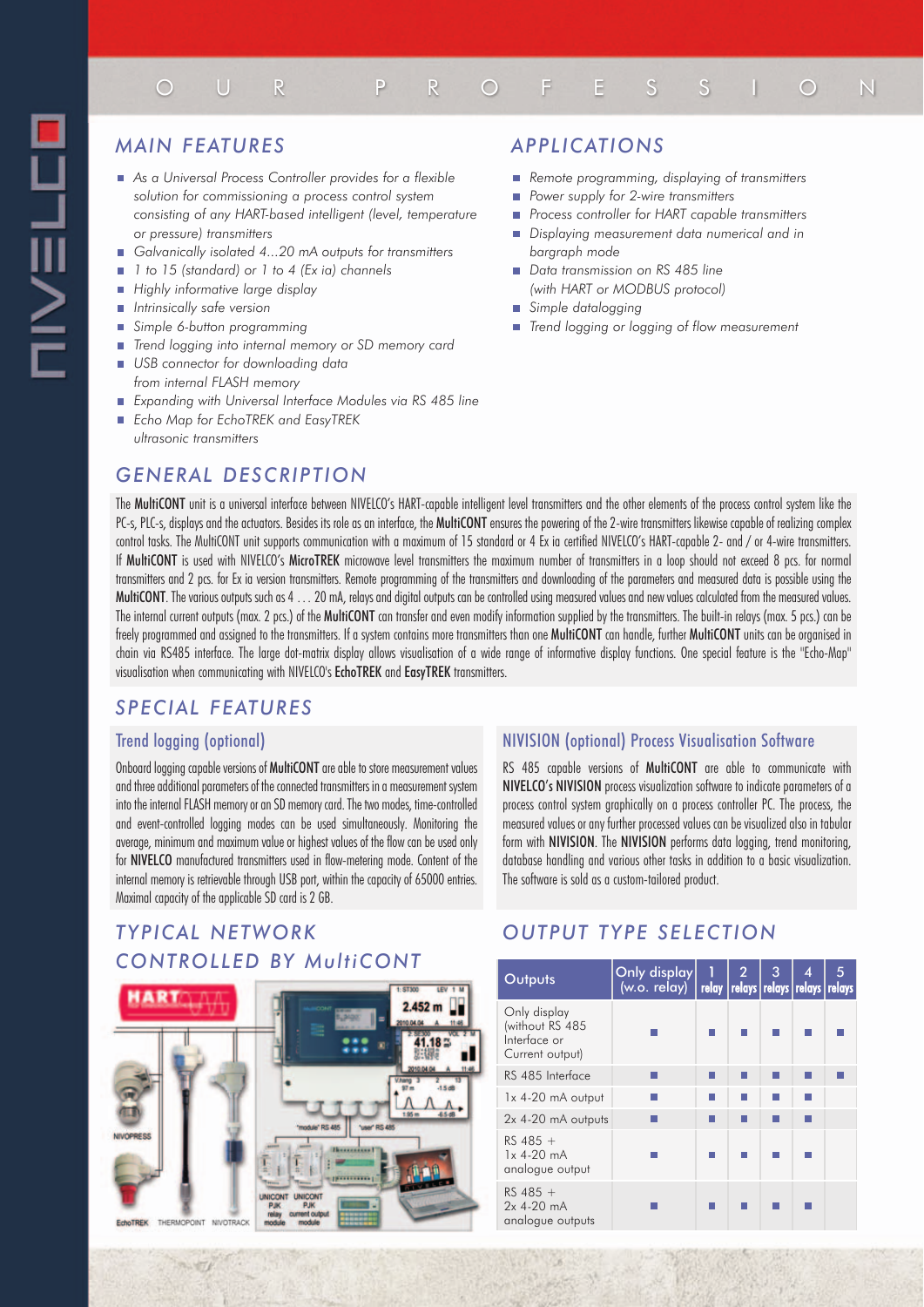# IS YOUR LEVEL

# *TECHNICAL DATA*

| <b>Type</b>                                                  |           | MultiCONT POD - 200 - 0                                                                                                                           |
|--------------------------------------------------------------|-----------|---------------------------------------------------------------------------------------------------------------------------------------------------|
| Power supply / power consumption /<br>maximal supply voltage |           | 85  255 V AC 50  60 Hz / 12 VA / 255 V <sub>eff</sub> ;<br>11,4  28 V AC 50  60 Hz / 12 VA / 28 V <sub>eff</sub> ; 11,4  40 V DC / 11 W / 40 V DC |
| Transmitter power supply voltage                             |           | 30 V DC / 60 mA                                                                                                                                   |
| Display                                                      |           | $128 \times 64$ dot-matrix                                                                                                                        |
| Relay                                                        |           | Max. 5 pcs. SPDT 250 V AC, AC1, 5 A                                                                                                               |
| Analogue output                                              |           | Max. 2 pcs., galvanically isolated 4  20 mA, Max. load of 500 $\Omega$ , with overvoltage protection                                              |
| Number of powered transmitters                               |           | Max. 15 pcs. standard, or max. 4 pcs. Ex ia                                                                                                       |
| RS 485 interface                                             | $"$ user" | Galvanically isolated, HART / MODBUS protocol                                                                                                     |
|                                                              | "module"  | Galvanically isolated, HART protocol                                                                                                              |
| Logger unit                                                  |           | Capacity: FLASH = $65000$ entry; SD card = depends on the card! (max. 2 GB)                                                                       |
| Housing material                                             |           | Polycarbonate (PC)                                                                                                                                |
| Mounting                                                     |           | Wall mounted                                                                                                                                      |
| Ambient temperature                                          |           | $-20$ °C $ +50$ °C                                                                                                                                |
| Ingress Protection                                           |           | IP 65                                                                                                                                             |
| Electrical protection                                        |           | Class I / III                                                                                                                                     |
| Mass                                                         |           | 0.9 <sub>kg</sub>                                                                                                                                 |
| Special data for Ex certified models                         |           |                                                                                                                                                   |
| Ex marking                                                   |           | ATEX $\textcircled{2}$ II (1) G [Ex ia Ga] II B                                                                                                   |
| Intrinsically safe output limitation data                    |           | $U_0 = 30$ V, $I_0 = 140$ mA, $P_0 = 1$ W, $L_0 = 4$ mH, $C_0 = 200$ nF                                                                           |
| Transmitter power supply voltage                             |           | 25 V DC / 22 mA                                                                                                                                   |
| Ambient temperature                                          |           | $-20$ °C $+50$ °C                                                                                                                                 |

# *DIMENSIONS*



#### *WIRING*



| <b>MAINS</b>                                                            | RELAY <sub>1</sub>                      | RELAY 3                                     | <b>RELAY 5</b> | <b>USER RS485</b>                                                                                       | <b>DEVICES</b>                        |
|-------------------------------------------------------------------------|-----------------------------------------|---------------------------------------------|----------------|---------------------------------------------------------------------------------------------------------|---------------------------------------|
| 85255V<br>AC.<br>11.440V<br><b>DC</b><br>11.428V<br>AC<br>(+) (-) $\pm$ | 5<br>6<br>4<br>9<br>8<br><b>RELAY 2</b> | 12<br>10<br>11<br>15<br>13<br>14<br>RELAY 4 | 17<br>18<br>16 | B COM<br>$\mathsf{A}$<br>22<br>21<br>20<br>23<br>24<br>25<br>COM<br>в<br>А<br>MODULE RS485 <sup>*</sup> | $***$<br>L SH<br>L+<br>26<br>28<br>27 |

| Number of           |      | Cable capacitance (pF/m) |      |      |
|---------------------|------|--------------------------|------|------|
| <b>Transmitters</b> | 65   | $95^{\circ}$             | 160  | 225  |
|                     | 2800 | 2000                     | 1300 | 1000 |
| 5                   | 2500 | 1800                     | 1100 | 900  |
| 10                  | 2200 | 1600                     | 1000 | 800  |
| 1.5                 | 1900 | 1400                     | 900  | 700  |

After loosening and removing screws fastening the cover the cables can be connected. The same cable should not be used for AC and DC as well as for SELV and mains voltage.

For wiring of the transmitters shielded, twisted cable pair (STP) should be used with the length depending on the number of connected units and the electrical properties of cable.

387

| RS485 interface: A: |    | $TRD+$         |
|---------------------|----|----------------|
|                     | B٠ | TRD-           |
|                     |    | COM: shielding |

\* Only for UNICONT modules \*\* Only for non-Ex versions

 $-21$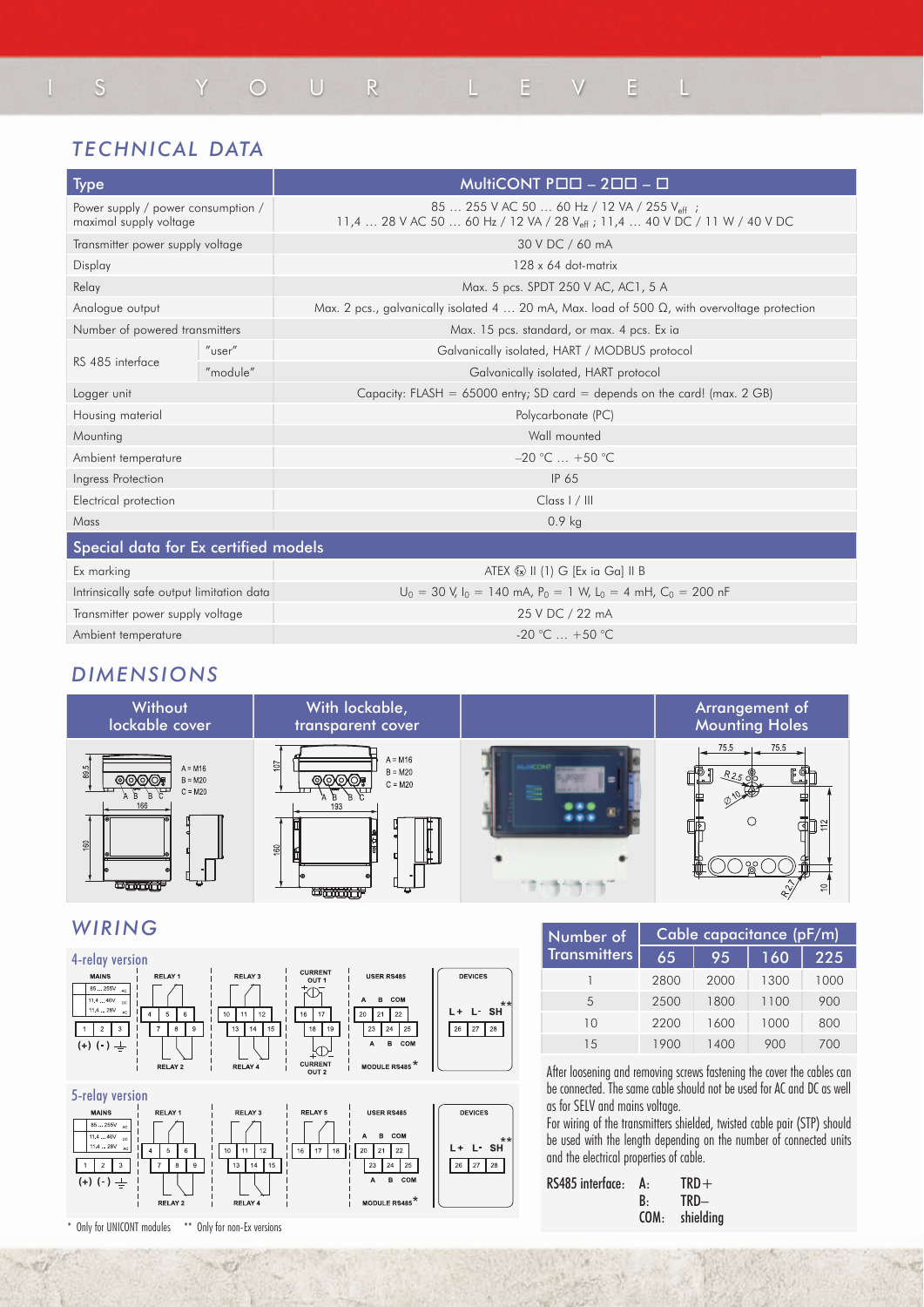### *SYSTEM SET-UP*

There is a Master-Slave relation between MultiCONT and the connected transmitters. Through the MultiCONT the transmitters can be programmed or their parameters checked and modified. Reading the process values of the transmitters is easy to do by the MultiCONT. In case of using MultiCONT with multiple transmitters, the units should be addressed with numbers (Short address) differing from zero. Using two transmitters with the same Short address is not possible. MultiCONT can handle a number of max. 15 transmitters with HART communication. When using 2-wire transmitters, the current output of the transmitters will be limited to 4 mA, because of the capacity of the MultiCONT's power supply, which is rated at 60 mA with standard transmitters.

#### Wiring of 2-wire Transmitters



#### Wiring of 4-wire Transmitters







# *COMMUNICATION BETWEEN MULTICONT AND TRANSMITTERS*

MultiCONT

#### Point-To-Point connection

*With using a master (MultiCONT) and one slave (transmitter) in a system, a point-to-point connection is established.*



#### Multipoint connection (Multidrop). Multiple slaves connected in parallel



### *PROGRAMMING OF MultiCONT*

#### *During programming the following operations can be performed:*

- *Automatic detection of devices (transmitters) connected to the MultiCONT*, and putting *them into the list of devices*
- *Activation, inactivation of listed devices (transmitters) In deed all devices in the system should be operating whether they are in the list or not. Devices in the list automatically become active. Inactivation can be used for disable devices temporarily from the system.*
- *Activation, inactivation of relays and current outputs and assignment to devices (transmitters)*
- *Formation of functional values (difference of 2 measured values, sum or average of 2 or more measured values)*
- *Remote programming of devices, although it is practical to program the devices before installation and wiring*
- *Programming outputs of MultiCONT*

 $\overline{c}$ 

 $\overline{c}$ 

Φ

c

₹

# *PUTTING A NETWORK INTO OPERATION WITH MultiCONT*

*Recommended steps of putting the MultiCONT into operation: Preparing transmitters and Universal Interface Modules Transmitters should be given a unique "Short address". If there are multiple transmitters, then the address should not be zero!*

- *Adding the devices in the loop into the device list*
- *Configuration of the state of the transmitters Devices (transmitters) placed in the device list during the detection process automatically become active therefore the MultiCONT queries them constantly. This can be avoided by setting their state to be inactive.*
- *Detecting Universal Interface Modules (relay / current output) and adding them into the list*

As.

*Relay configuration*

*The relay should be assigned to one or more transmitters (sources), the mode of operation (function) should be specified, the switching points should be configured and then it should finally be activated.*

*Current output configuration*

*First a transmitter (source) should be assigned to a current generator and then setting of the operation mode (function) and parameters is needed then it should finally be activated.*